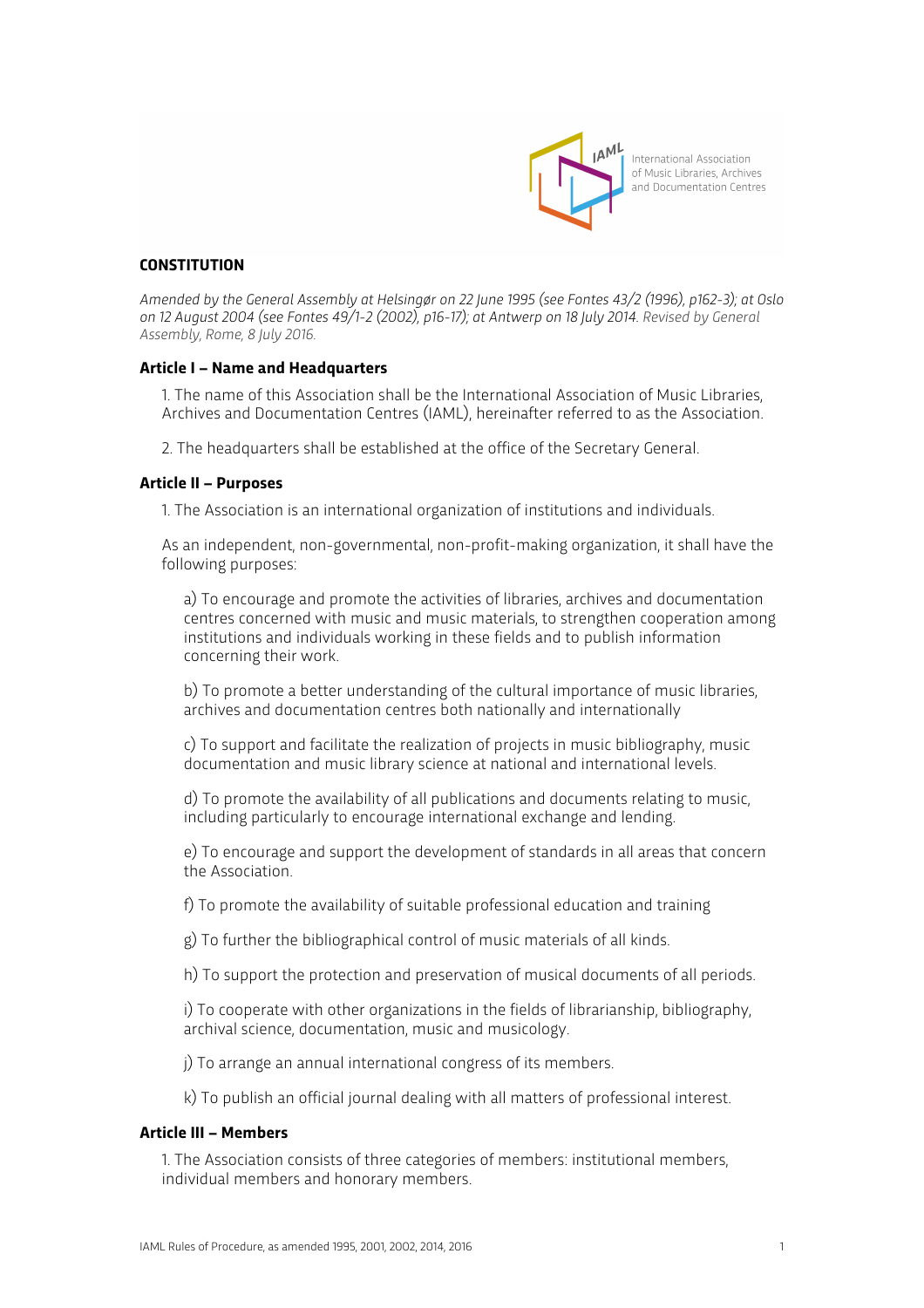a) The following may be institutional members: music libraries, music archives, music documentation centres, sound recording libraries and sound archives, publishing firms and dealers, as well as other institutions and organizations wishing to further the goals of the Association.

b) The following may be individual members: all persons wishing to further the goals of the Association.

The following may be elected honorary members of the Association by the General Assembly: all persons who have rendered notable service to the Association.

2. Any individual member or representative of an institutional member may hold office in the Association.

# **Article IV – Dues**

The membership dues shall be determined by the General Assembly.

# **Article V – Administration**

The Association shall be governed by the General Assembly and the Board.

#### **The General Assembly**

1. The General Assembly shall comprise all the members, and shall be held once a year, during the Association's congress. The General Assembly shall receive annual reports from the President, the Secretary General, the Treasurer, projects undertaken jointly with other bodies, editors of the Association's publications, representatives to other bodies or organizations, and from others as requested by the Board. The agenda shall be prepared by the Secretary General and the General Assembly shall be chaired by the President.

2. The General Assembly shall have the right to make fundamental decisions that relate to the operational issues and aspirations of the Association, and to any challenges it faces. Its powers shall include

a) approval of the Treasurer's report and the budget for the coming year, increases in dues, and any exceptional expenses

b) committing the Association to any contractual obligation, on recommendation of the Board appointment to the positions of Secretary General, Treasurer, editor of a IAML publication and any others that involve payment of a stipend, on recommendation of the Board.

c) election of honorary members, on recommendation of the Board

d) the establishment or dissolution of any Institutional or Subject Section, Study Group, Project Group, Committee or Subcommittee, on recommendation of the Board

e)changes to the Constitution and Rules of Procedure the location and timing of future congresses, on recommendation of the Board.

3. When voting at the General Assembly, each individual, honorary and institutional member shall have one vote. It is the responsibility of institutions to designate their representatives. A personal member may also cast a vote as an institutional member. Apart from resolutions relating to changes to the Constitution (see Article IX), all resolutions shall be adopted by a simple majority of the votes. Proxy votes on issues brought to the attention of members before the General Assembly shall be permitted from members unable to attend.

4. At a General Assembly the Chair of the Constitution Committee, or other officer who is not chairing the meeting, shall advise and rule as necessary on matters of procedure.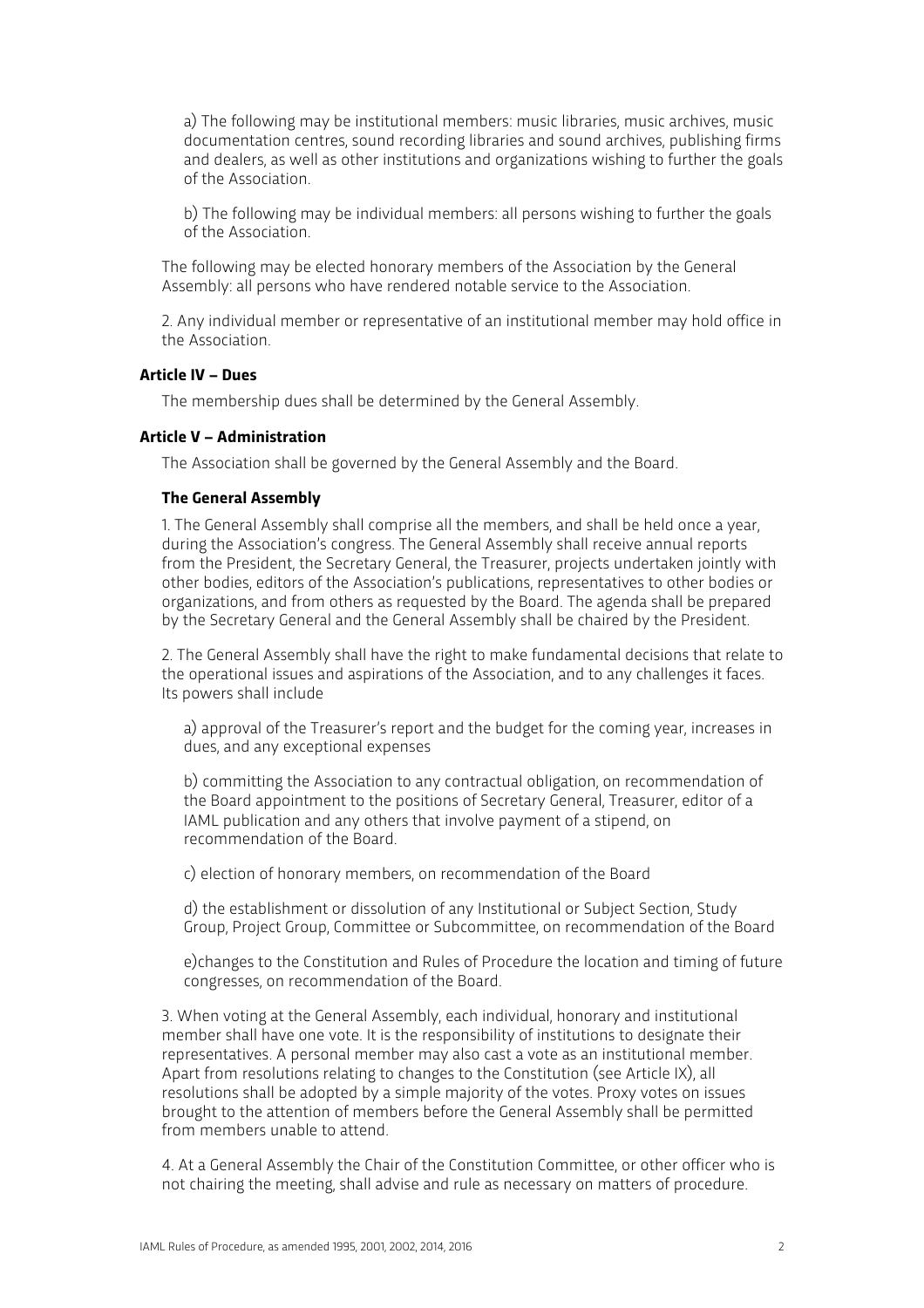# **The Board**

5. The Board shall be the executive committee of the Association. The Board shall consist of the President, the President-Elect or Past- President, the four Vice-Presidents, the Secretary General and the Treasurer.

6. The Board shall at its discretion make and implement decisions when not specifically limited by the Constitution.

7. The Board shall normally meet at least twice a year, once during the annual congress and once midway between congresses. Five members shall constitute a quorum.

8. The President and the Vice-Presidents shall be elected by the members of the Association. Every member of the Association shall have the right to nominate candidates for the offices of President and Vice-President. The Board shall encourage nominations reflecting the diversity of the Association's membership.

9. Elections for President and Vice-President shall be held every three years. The President shall be elected to serve for six years, one year as President-Elect, three years as President, and two years as Past- President. A President may not be re-elected. Vice-Presidents shall be elected for a three-year term, and may be re-elected, but may not serve more than two consecutive terms.

10. If the President resigns or dies in office during the first or second year in that office, the Board shall appoint one of the Vice-Presidents Acting President. If the death or resignation occurs during the President's third year in office, the President-Elect shall become President. If the President- Elect resigns or dies before assuming the Presidency, the Board shall appoint one of the Vice-Presidents Acting President-Elect. When one of the Vice-Presidents becomes Acting President or Acting President-Elect, or if a Vice-President resigns or dies in office, the Board shall appoint a replacement Vice-President from the members of the Association. All Acting appointments must be confirmed at the next General Assembly.

11. The Secretary General and the Treasurer shall be appointed by the General Assembly from the members of the Association for a specific term.

12. The President shall be the principal officer of the Association and shall represent it in legal matters and in contacts with other organizations.

13. The Secretary General shall be responsible for the administrative and organizational work of the Association. The Treasurer shall administer the Association's funds. They shall both report to the Board and the General Assembly. They shall consult with the President on all matters of policy.

#### **Article VI – National and Multinational Branches**

1. The members residing in a country may form a National Branch of the Association. Members from more than one country may form a Multinational Branch.

2. The principal purpose of the National and Multinational Branches shall be to accomplish at branch level such tasks as the Association undertakes internationally and to collaborate in all the activities that the Association deems necessary, as well as to serve national needs in areas that concern the Association.

3. National and Multinational Branches shall submit their constitutions to the Association. They shall not conflict with that of the Association.

4. A Forum of National Representatives shall advise the Board on matters of national concern and other issues facing the Association.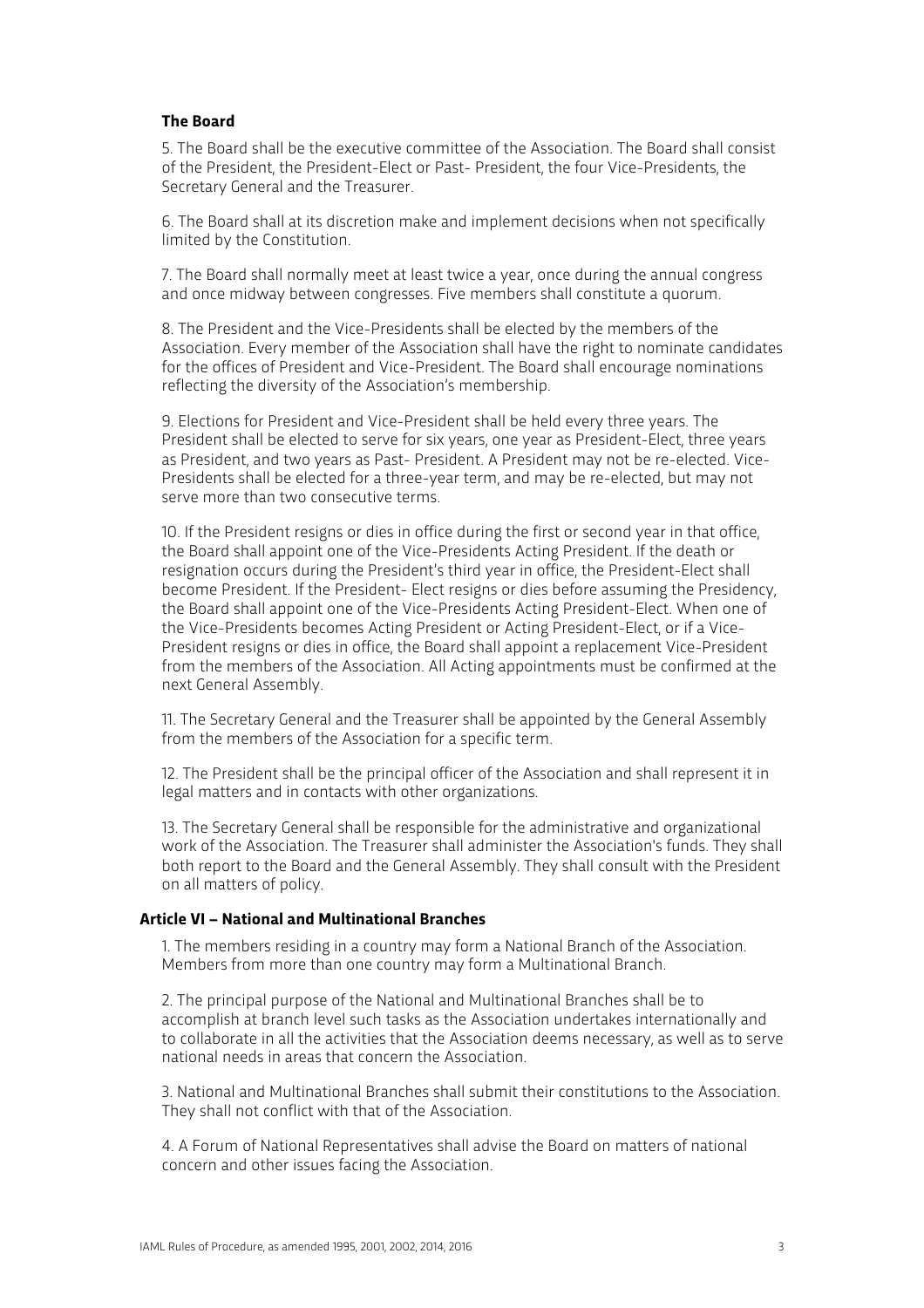## **Article VII – Institutional and Subject Sections, Study Groups, Project Groups, Committees, Subcommittees and Joint Commissions**

1. To advance the work of the Association, the Board shall establish permanent or temporary groups as defined below. The Board shall periodically review the work of these groups and shall recommend to the General Assembly that they be discontinued when appropriate.

2. Terms of reference shall be created for each Section or Group, Committee and Subcommittee and maintained in a separate document that can be modified by a simple majority vote of the General Assembly.

3. Institutional Sections shall be concerned with issues particular to different types of institutions, such as research libraries, public libraries etc. Sections shall be open to all members and have no fixed membership.

4. Subject Sections shall be concerned with professional issues such as bibliography, cataloguing, service and training which are relevant to more than one type of institution. Sections shall be open to all members and have no fixed membership.

5. Study Groups may be formed to address narrowly defined issues of ongoing importance to the parent section. They are created on the recommendation of the relevant Section, and require approval by the Board and General Assembly. Study Groups shall be open to all members and have no fixed membership.

6. Project Groups may be formed to carry out specific assignments within a finite timeframe. They are created on the recommendation of the relevant Section and require approval by the Board and the General Assembly. Project Groups shall be open to all members and have no fixed membership.

7. Committees may be established to advise the Association on issues of interest and relevance to the whole Association. They are created on the recommendation of the Board and require approval by the General Assembly. Committees have a fixed membership. A Constitution Committee shall be established to advise the Association on matters of governance, and a Publications Committee shall be established to provide general oversight and coordination of all of the Association's publications.

8. Subcommittees may be formed to address narrowly defined issues that fall within the scope of the parent Committee. They are created on the recommendation of that Committee and require approval by the Board and the General Assembly. Subcommittees have a fixed membership.

9. Joint Commissions may be formed between IAML and other organizations. IAML members on such commissions shall represent the interests of the whole Association and shall be appointed by the Board.

10. A Forum of Sections, consisting of the Chairs of these groups, shall oversee the planning of the annual congress programme and advise the Board on other matters relating to their particular areas of interest.

# **Article VIII – Finances**

Subject to the requirements of this Constitution, the Rules of Procedure and the decisions of the Board, all income--dues, grants, gifts and legacies, or any other revenue--and expenditure of the Association shall be managed by the Treasurer.

## **Article IX – Changes**

The Constitution may be changed only by a two-thirds majority of the General Assembly. Proposals for changes must be supported by at least five members. Such proposals must